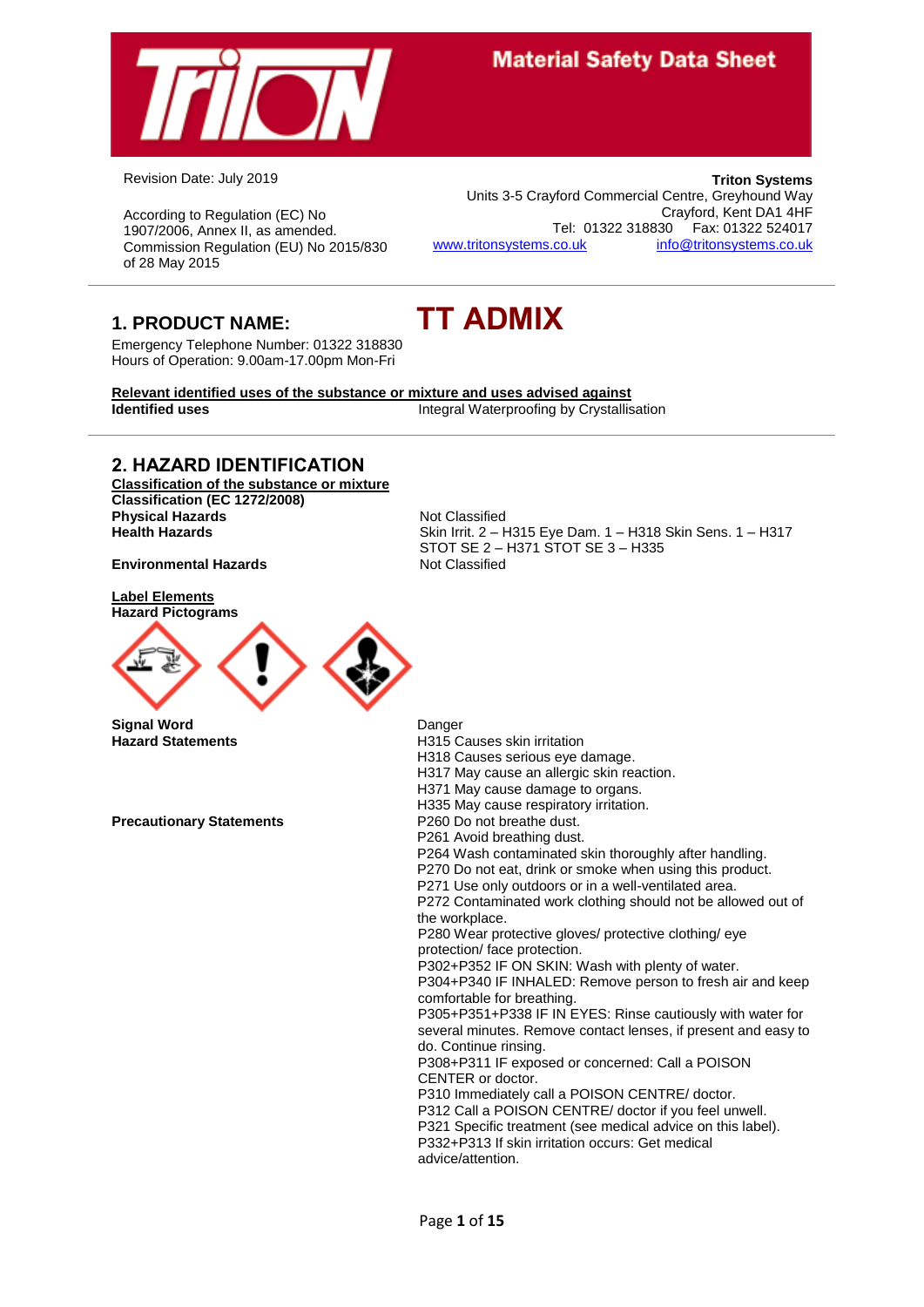

P333+P313 If skin irritation or rash occurs: Get medical advice/ attention. P362+P364 Take off contaminated clothing and wash it before reuse. P403+P233 Store in a well-ventilated place. Keep container tightly closed. P405 Store locked up. P501 Dispose of contents/ container in accordance with national regulations. **Contains Contains Portland Cement, CALCIUM HYDROXIDE Supplementary precautionary example 1980 P261** Avoid breathing vapour/ spray. **statements** P264 Wash contaminated skin thoroughly after handling. P271 Use only outdoors or in a well-ventilated area. P272 Contaminated work clothing should not be allowed out of the workplace. P310 Immediately call a POISON CENTER/ doctor. P312 call a POISON CENTRE/ doctor if you feel unwell. P321 Specific treatment (see medical advice on this label). P333+P313 If skin irritation or rash occurs: Get medical advice/ attention. P362+P364 Take off contaminated clothing and wash it before reuse. P405 Store locked up. P501 Dispose of contents/ container in accordance with national regulations.

#### **Other Hazards HSNO Classification**

### **3. COMPOSITION/ INFORMATION ON INGREDIENTS Mixtures**

| <b>Portland Cement</b><br>CAS number: 65997-15-1                                                                | EC number: 266-043-4 | 60-100% |
|-----------------------------------------------------------------------------------------------------------------|----------------------|---------|
| <b>Classification</b><br>Skin Irrit. 2 - H315<br>Eye Dam. 1 - H318<br>Skin Sens. 1 - H317<br>STOT SE $3 - H335$ |                      |         |
| Sodium Carbonate<br>CAS number: 497-19-8                                                                        | EC number: 207-838-8 | 10-30%  |
| <b>Classification</b><br>Eye Irrit. $2 - H319$                                                                  |                      |         |
|                                                                                                                 |                      |         |
| <b>Fumaric Acid</b><br>CAS number: 110-17-8                                                                     | EC number: 203-743-0 | 10-30%  |
| <b>Classification</b><br>Eye Irrit. $2 - H319$                                                                  |                      |         |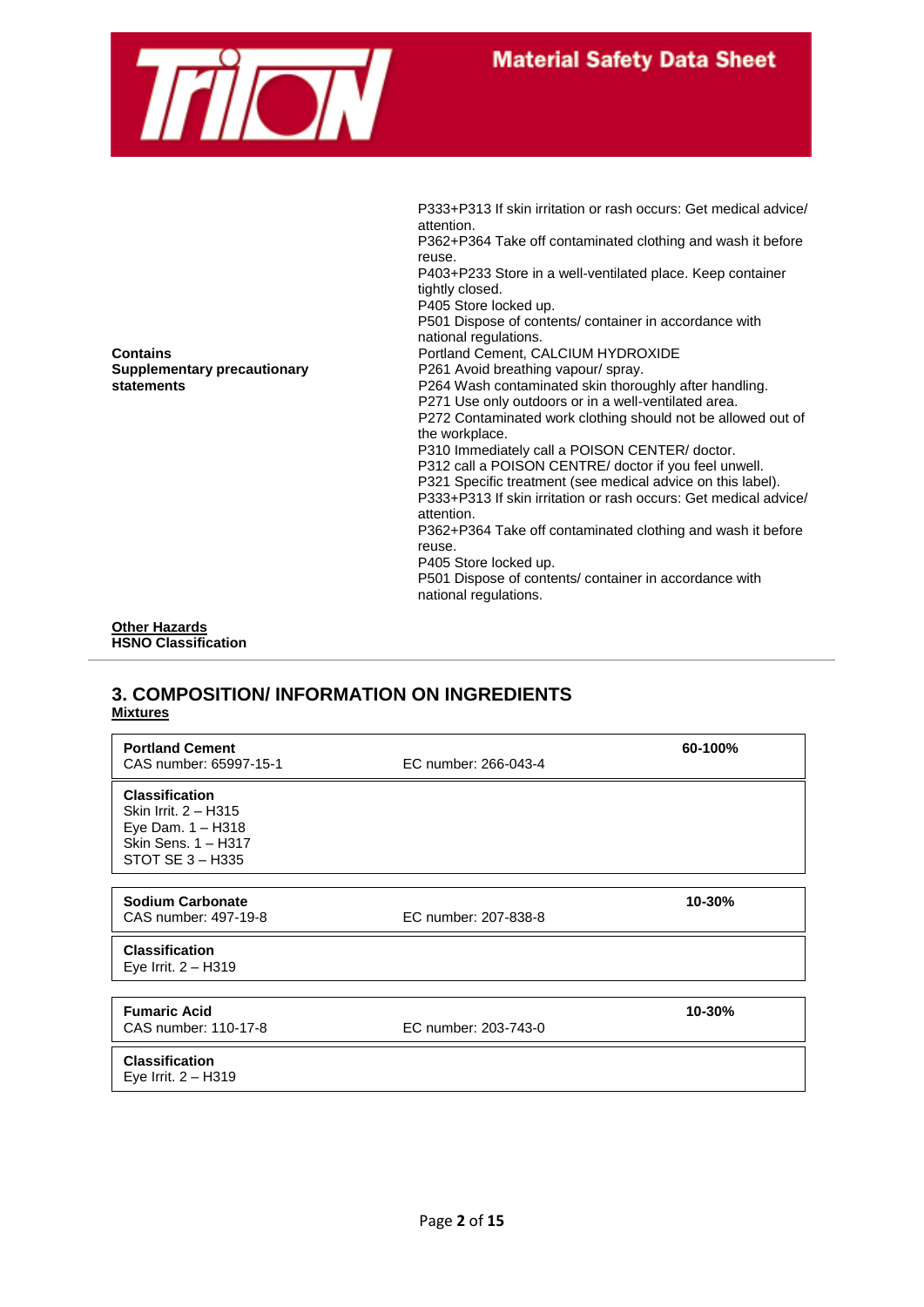

| <b>Calcium Dihydroxide</b><br>CAS number: 1305-62-0                                                            | EC number: 215-137-3 | $5 - 10%$ |
|----------------------------------------------------------------------------------------------------------------|----------------------|-----------|
| <b>Classification</b><br>Skin Irrit. 2 - H315<br>Eye Dam. 1 - H318<br>STOT SE $1 - H370$<br>STOT SE $3 - H335$ |                      |           |

The full text for all hazard statements is displayed in Section 16.

 $\frac{1}{2}$ 

| <b>4. FIRST AID MEASURES</b>                                               |                                                                                                                                                                                                                                                                                                                                                                                                                                  |
|----------------------------------------------------------------------------|----------------------------------------------------------------------------------------------------------------------------------------------------------------------------------------------------------------------------------------------------------------------------------------------------------------------------------------------------------------------------------------------------------------------------------|
| <b>Description of first aid measures</b>                                   |                                                                                                                                                                                                                                                                                                                                                                                                                                  |
| <b>General Information</b>                                                 | Move affected person to fresh air and keep warm and at<br>rest in a position comfortable for breathing. Get medical<br>attention. Treat symptomatically.                                                                                                                                                                                                                                                                         |
| <b>Inhalation</b>                                                          | IF INHALED: Get medical attention immediately. Move affected<br>person to fresh air and keep warm and at rest in a position<br>comfortable for breathing. Do not induce vomiting.                                                                                                                                                                                                                                                |
| Ingestion                                                                  | IF SWALLOWED: Get medical attention immediately. If throat<br>irritation or coughing persists, proceed as follows. Rinse mouth<br>thoroughly with water. Promptly get affected person to drink<br>large volumes of water to dilute the swallowed chemical. Stop if<br>the affected person feels sick as vomiting may be dangerous. If<br>vomiting occurs, the head should be kept low so that vomit<br>does not enter the lungs. |
| <b>Skin Contact</b>                                                        | IF ON SKIN (or hair): Rinse immediately with plenty of water.<br>Continue to rinse for at least 10 minutes. Get medical attention<br>if irritation persists after washing. Remove contaminated<br>clothing.                                                                                                                                                                                                                      |
| <b>Eye Contact</b>                                                         | IF IN EYES: Remove any contact lenses and open eyelids wide<br>apart. Continue to rinse for at least 15 minutes and get medical<br>attention. Get medical attention if irritation persists after<br>washing.                                                                                                                                                                                                                     |
| <b>Protection of first aiders</b>                                          | First aid personnel should wear appropriate protective<br>equipment during any rescue.                                                                                                                                                                                                                                                                                                                                           |
| Most important symptoms and effects, both acute and delayed                |                                                                                                                                                                                                                                                                                                                                                                                                                                  |
| <b>General Information</b>                                                 | Treat symptomatically. See section 11 for additional information                                                                                                                                                                                                                                                                                                                                                                 |
|                                                                            | on health hazards.                                                                                                                                                                                                                                                                                                                                                                                                               |
| <b>Inhalation</b>                                                          | Irritating.                                                                                                                                                                                                                                                                                                                                                                                                                      |
| Ingestion                                                                  | May cause stomach pain or vomiting. May cause irritation.                                                                                                                                                                                                                                                                                                                                                                        |
| <b>Skin Contact</b>                                                        | Gastrointestinal symptoms, including upset stomach.<br>May cause skin irritation.                                                                                                                                                                                                                                                                                                                                                |
| <b>Eye Contact</b>                                                         | Causes skin and eye irritation.                                                                                                                                                                                                                                                                                                                                                                                                  |
|                                                                            |                                                                                                                                                                                                                                                                                                                                                                                                                                  |
| Indication of any immediate medical attention and special treatment needed |                                                                                                                                                                                                                                                                                                                                                                                                                                  |
| Notes for the doctor                                                       | Treat symptomatically.                                                                                                                                                                                                                                                                                                                                                                                                           |
| <b>Specific Treatments</b>                                                 | Treat symptomatically.                                                                                                                                                                                                                                                                                                                                                                                                           |
| <b>5. FIRE-FIGHTING MEASURES</b>                                           |                                                                                                                                                                                                                                                                                                                                                                                                                                  |
| <b>Extinguishing Media</b><br><b>Suitable Extinguishing Media:</b>         |                                                                                                                                                                                                                                                                                                                                                                                                                                  |
|                                                                            | Use fire-extinguishing media suitable for the surrounding fire.<br>Extinguish with alcohol-resistant foam, carbon dioxide, or dry<br>powder.                                                                                                                                                                                                                                                                                     |
| <b>Special Hazards Arising from the Substance or Mixture</b>               |                                                                                                                                                                                                                                                                                                                                                                                                                                  |
| <b>Specific Hazards</b><br><b>Hazardous Combustion Products</b>            | The product is not flammable. The product is non-combustible.<br>None known.                                                                                                                                                                                                                                                                                                                                                     |
|                                                                            | $Diag$ 2 of 15                                                                                                                                                                                                                                                                                                                                                                                                                   |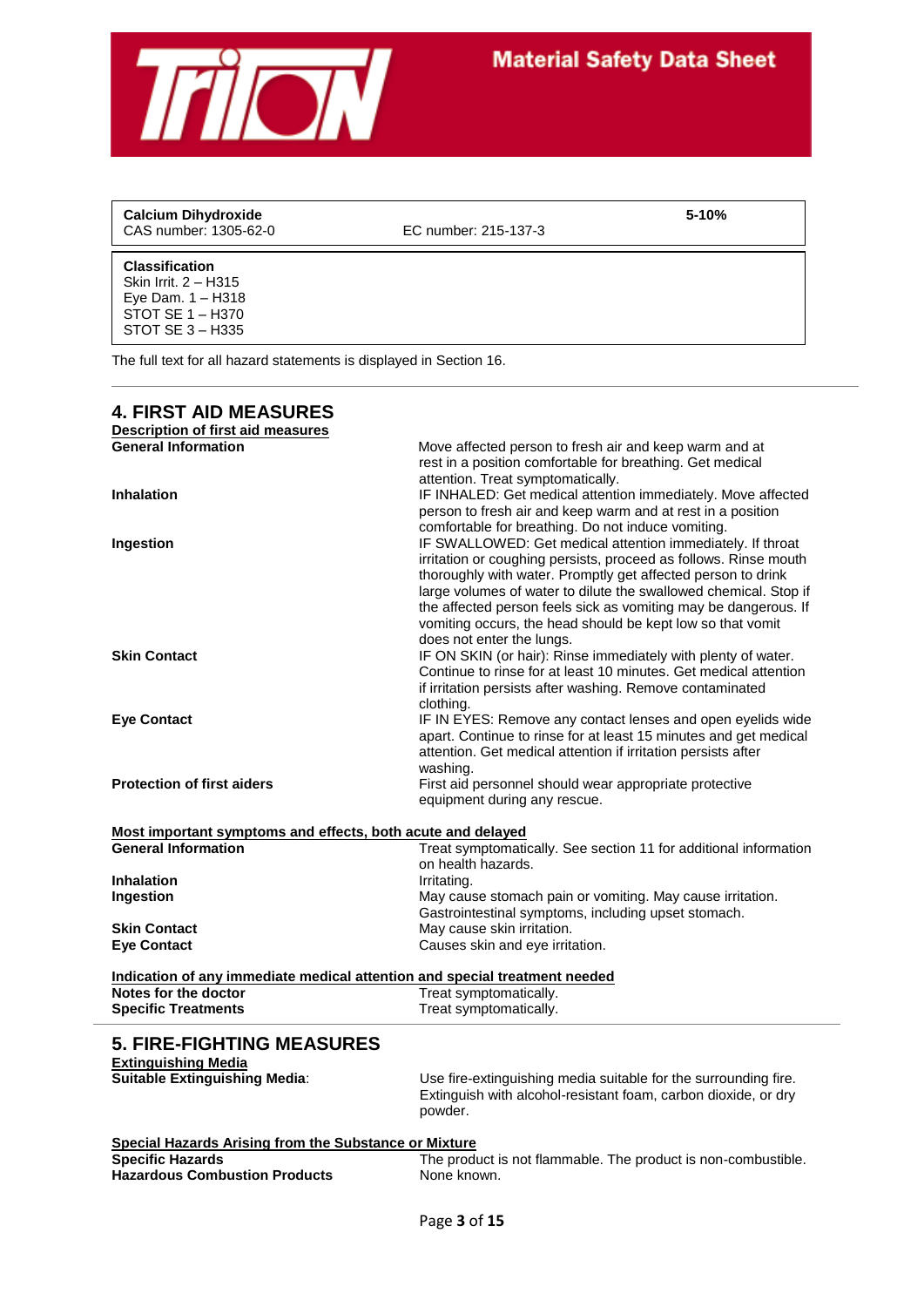

**Advice for Firefighters**

**For Firefighters**

**Protective Actions During The State Actions Action shall be taken without appropriate training or Firefighting any personal risk. Evacuate area.** involving any personal risk. Evacuate area.

**Special Protective Equipment** Use air-supplied respirator, gloves and protective goggles.

### **6. ACCIDENTAL RELEASE MEASURES**

| Personal precautions, protective equipment and emergency procedures      |                                                                                                                                                                                                                                                                                                                                                                                                                                                                                                                                                                                                                 |
|--------------------------------------------------------------------------|-----------------------------------------------------------------------------------------------------------------------------------------------------------------------------------------------------------------------------------------------------------------------------------------------------------------------------------------------------------------------------------------------------------------------------------------------------------------------------------------------------------------------------------------------------------------------------------------------------------------|
| <b>Personal Precautions</b>                                              | No action shall be taken without appropriate training or<br>involving any personal risk. Keep unnecessary and unprotected<br>personnel away from the spillage. Avoid contact with skin, eyes<br>and clothing. Follow precautions for safe handling described in<br>this safety data sheet. Avoid inhalation of dust.                                                                                                                                                                                                                                                                                            |
| <b>Environmental Precautions</b><br><b>Environmental Precautions</b>     | Spillages or uncontrolled discharges into watercourses must be<br>reported immediately to the Environmental Agency or other<br>appropriate regulatory body.                                                                                                                                                                                                                                                                                                                                                                                                                                                     |
| Methods and material for containment and cleaning up                     |                                                                                                                                                                                                                                                                                                                                                                                                                                                                                                                                                                                                                 |
| <b>Methods for Cleaning Up</b>                                           | If leakage cannot be stopped, evacuate area. Move containers<br>from spillage area. Large spillages: Collect and place in<br>suitable waste disposal containers and seal securely. Absorb<br>small quantities with paper towels and evaporate in a safe<br>place. Dispose of waste to licensed waste disposal site in<br>accordance with the requirements of the local Waste Disposal<br>Authority. Label the containers containing waste and<br>contaminated materials and remove from the area as soon as<br>possible. Remove spillage with vacuum cleaner or collect with<br>a shovel and broom, or similar. |
| <b>Reference to Other Sections</b><br><b>Reference to other sections</b> | For personal protection, see section 8. For waste disposal, see<br>section 13. See section 11 for additional information on health<br>hazards. See section 12 for additional information on ecological<br>hazards.                                                                                                                                                                                                                                                                                                                                                                                              |
| <b>7. HANDLING AND STORAGE</b><br><b>Precautions for Safe Handling</b>   |                                                                                                                                                                                                                                                                                                                                                                                                                                                                                                                                                                                                                 |
| <b>Usage Precautions</b><br><b>Advice on General Occupational</b>        | For professional users only. Do not handle until all safety<br>precautions have been read and understood. Use only in well-<br>ventilated areas. Protect from moisture. Keep container dry.<br>Container must be kept tightly closed when not in use. Do not<br>eat, drink or smoke when using this product.<br>Do not eat, drink or smoke when using this product. Provide                                                                                                                                                                                                                                     |
| <b>Hygiene</b>                                                           | eyewash station. Wash promptly with soap and water if skin<br>becomes contaminated. Promptly remove any clothing that<br>becomes contaminated.                                                                                                                                                                                                                                                                                                                                                                                                                                                                  |
| <b>Conditions for Safe Storage, Including any Incompatibilities</b>      |                                                                                                                                                                                                                                                                                                                                                                                                                                                                                                                                                                                                                 |
| <b>Storage Precautions</b>                                               | Store at temperatures between 4°C and 30°C. Store in tightly-<br>closed, original container in a dry, cool and well-ventilated<br>place. Do not store near heat sources or expose to high<br>temperatures. Store away from the following materials: Acids.<br>Protect from moisture.                                                                                                                                                                                                                                                                                                                            |
| <b>Storage Class</b>                                                     | Chemical storage.                                                                                                                                                                                                                                                                                                                                                                                                                                                                                                                                                                                               |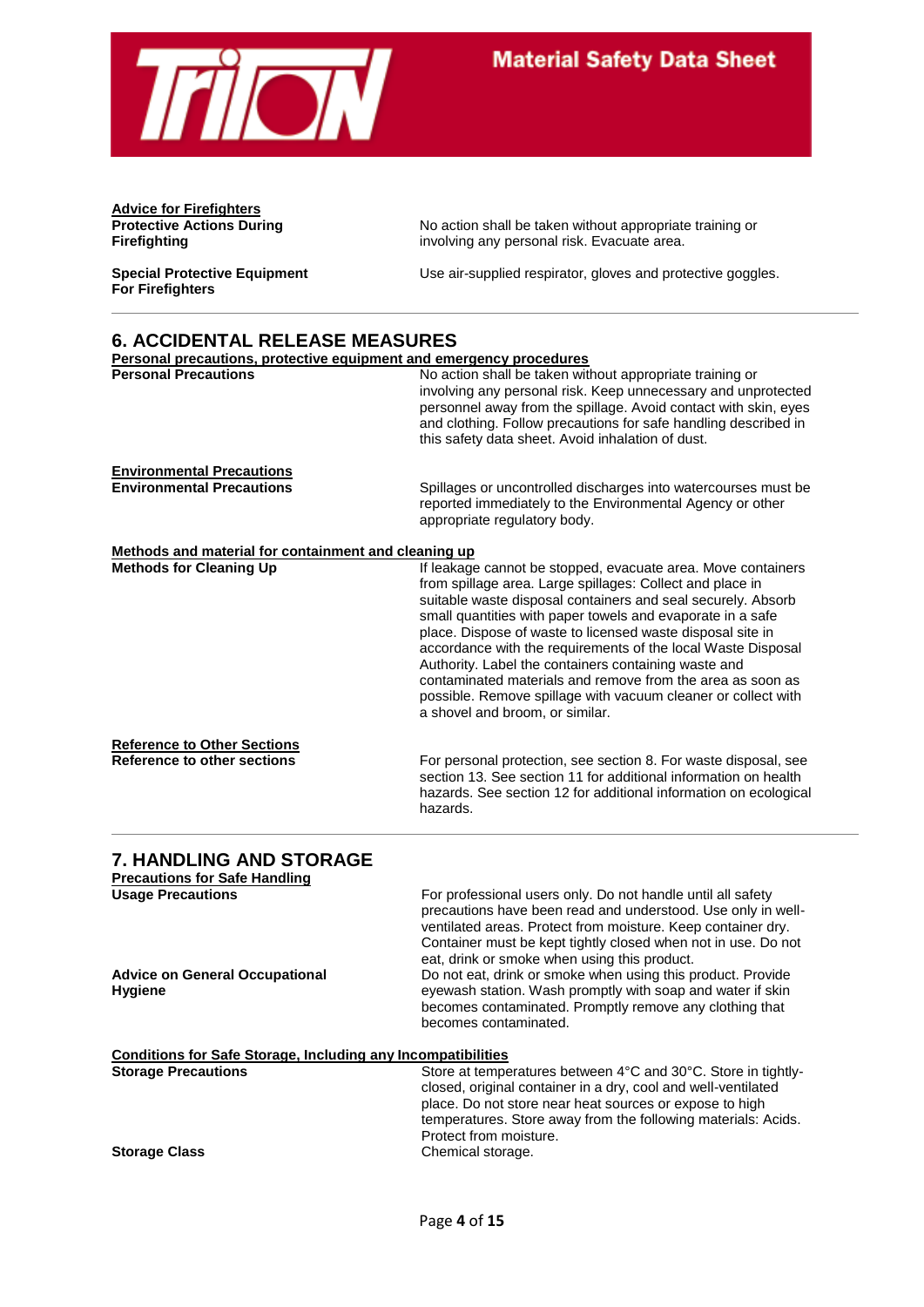

**Specific end use(s)**

**Specific end use(s)** The identified uses for this product are detailed in section 1.

### **8. EXPOSURE CONTROLS/PERSONAL PROTECTION Control Parameters**

### **Occupational Exposure Limits**

**Portland Cement**

Long-term exposure limit (8-hour TWA): WEL 10mg/m<sup>3</sup> inhalable dust Long-term exposure limit (8-hour TWA): WEL 4mg/m<sup>3</sup> respirable dust

#### **Sodium Carbonate**

Long-term exposure limit (8-hour TWA): EH40 (United Kingdom (UK)). 10mg/m<sup>3</sup> total inhalable dust Long-term exposure limit (8-hour TWA): EH40 (United Kingdom (UK)). 4mg/m<sup>3</sup> respirable dust The COSHH definition of a substance hazardous to health includes dust of any kind when present at a set Concentration in air. Fuller definitions and explanatory material are given in MDHS14/3 (EH40, UK).

#### **Silica Sand**

Long-term exposure limit (8-hour TWA): Silica, crystalline (SiO2) 0.1 mg/m<sup>3</sup> respirable crystalline

#### **Calcium Dihydroxide**

Long-term exposure limit (8-hour TWA): SCOEL recommendation (SCOEL/SUM/137 February 2008): 1 mg/m<sup>3</sup> respirable dust of calcium dihydroxide Short-term exposure limit (15-minute): 4 mg/m<sup>3</sup> respirable dust of calcium dihydroxide WEL=Workplace Exposure Limit

#### CALCIUM DIHYDROXIDE (CAS: 1305-62-0)

PNEC - Aqua; Short term 490 µg/l

Soil/ groundwater: 1080 mg/l

**Exposure Controls Protective Equipment**



**Appropriate Engineering Controls Provide adequate ventilation.** 

**Personal Protection Department COV** Use protective clothing, hand gloves and goggles. **Eye/face Protection** Use safety glasses (with side shields). Safety glasses (with side shields) should be consistent with EN 166 or equivalent.

**Hand Protection** To protect hands from chemicals, gloves should comply with European Standard EN374. It is recommended that gloves are made of the following material: Nitrile rubber. Butyl rubber.

**Other Skin and Body Protection** Wear appropriate clothing to prevent skin contamination. **Hygiene Measures Mass Accords** Wash hands thoroughly after handling. Promptly remove any clothing that becomes contaminated. Do not eat, drink or smoke when using this product.

**Respiratory Protection If ventilation is inadequate, suitable respiratory protection** must be worn.

**Environmental Exposure Controls** Keep container tightly sealed when not in use.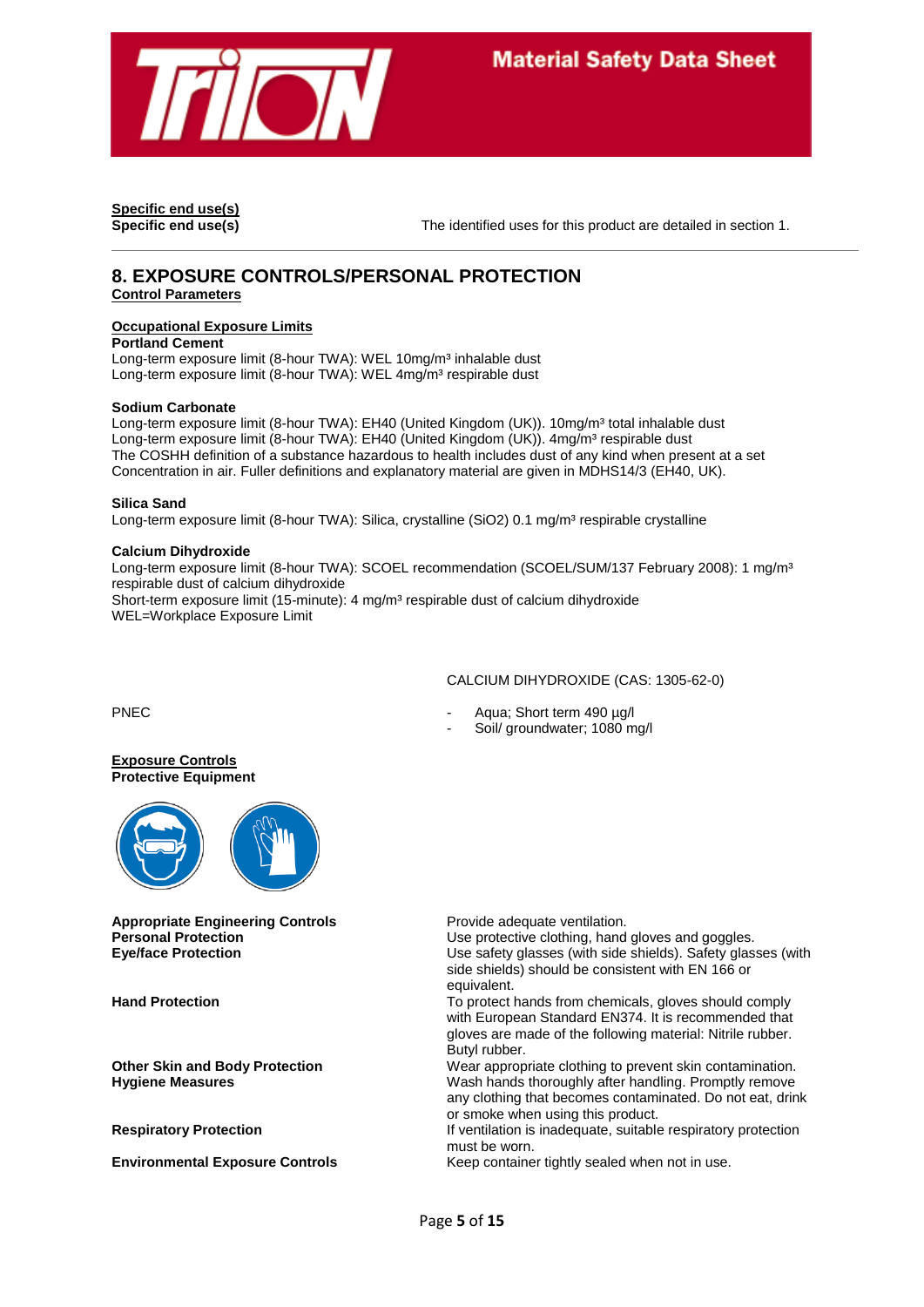

### **9. PHYSICAL AND CHEMICAL PROPERTIES**

**Information on Basic Physical and Chemical Properties Appearance** Powd<br> **Colour** Colour<br>
Crev. **Colour**<br>Odour **Odour Threshold pH** Not applicable. **Melting Point Melting Point Not applicable. Initial Boling Point and Range Mot determined.**<br> **Flash Point Communism Report Algebra** Not determined. **Evaporation Rate** Not determined. **Evaporation Factor** Not determined.<br> **Flammability (solid, gas)** Not applicable. **Flammability (solid, gas)** Not applicable.<br> **Upper/Lower Flammability** Not applicable. **Upper/ Lower Flammability or Explosive Limits Other Flammability Not applicable.**<br> **Vapour Pressure Not determined. Vapour Pressure Vapour Density Communisty Server Accord Property Relative Density Communisty Communisty Not applicable.**<br>
Not applicable. **Relative Density<br>Bulk Density Bulk Density**<br> **Solubility(ies)**<br> **Bulk Density** 1190 – 1250 kg/m<sup>3</sup><br>
Not determined. **Partition Coefficient Not determined.**<br> **Auto-ignition Temperature** Mot determined. **Auto-ignition Temperature** Not determined.<br> **Decomposition Temperature** Not determined. **Decomposition Temperature Explosive Properties** Not applicable.<br> **Explosive Under the Not considered Influence of a Flame Oxidising Properties** Not applicable.

Almost odourless.<br>Not determined. **Not determined.** 

Not determined.<br>Not determined. Not considered to be explosive.

#### **10. STABILITY AND REACTIVITY Reactivity**

| кеаситну<br>Reactivity                                                                           | Reacts with water and moisture in the air.                                                                         |
|--------------------------------------------------------------------------------------------------|--------------------------------------------------------------------------------------------------------------------|
| <b>Chemical Stability</b><br>Stability                                                           | Stable at normal ambient temperatures and when used as<br>recommended.                                             |
| <b>Possibility of Hazardous Reactions</b><br><b>Possibility of Hazardous</b><br><b>Reactions</b> | No potentially hazardous reactions known.                                                                          |
| <b>Conditions to Avoid</b><br><b>Conditions to Avoid</b>                                         | Avoid exposure to high temperatures or direct sunlight. When<br>exposed to air, this product will absorb moisture. |
| Incompatible Materials<br><b>Materials to Avoid</b>                                              | Avoid contact with the following materials: Strong acids. Water,<br>moisture.                                      |
| <b>Hazardous Decomposition Products</b><br><b>Hazardous Decomposition</b><br>Products            | Carbon dioxide (CO2). Carbon monoxide (CO). Nitrous gases<br>(NOx).                                                |
|                                                                                                  |                                                                                                                    |

### **11. TOXICOLOGICAL INFORMATION Information on Toxicological Effects Acute Toxicity – Oral**

Based on available data the classification criteria are not met.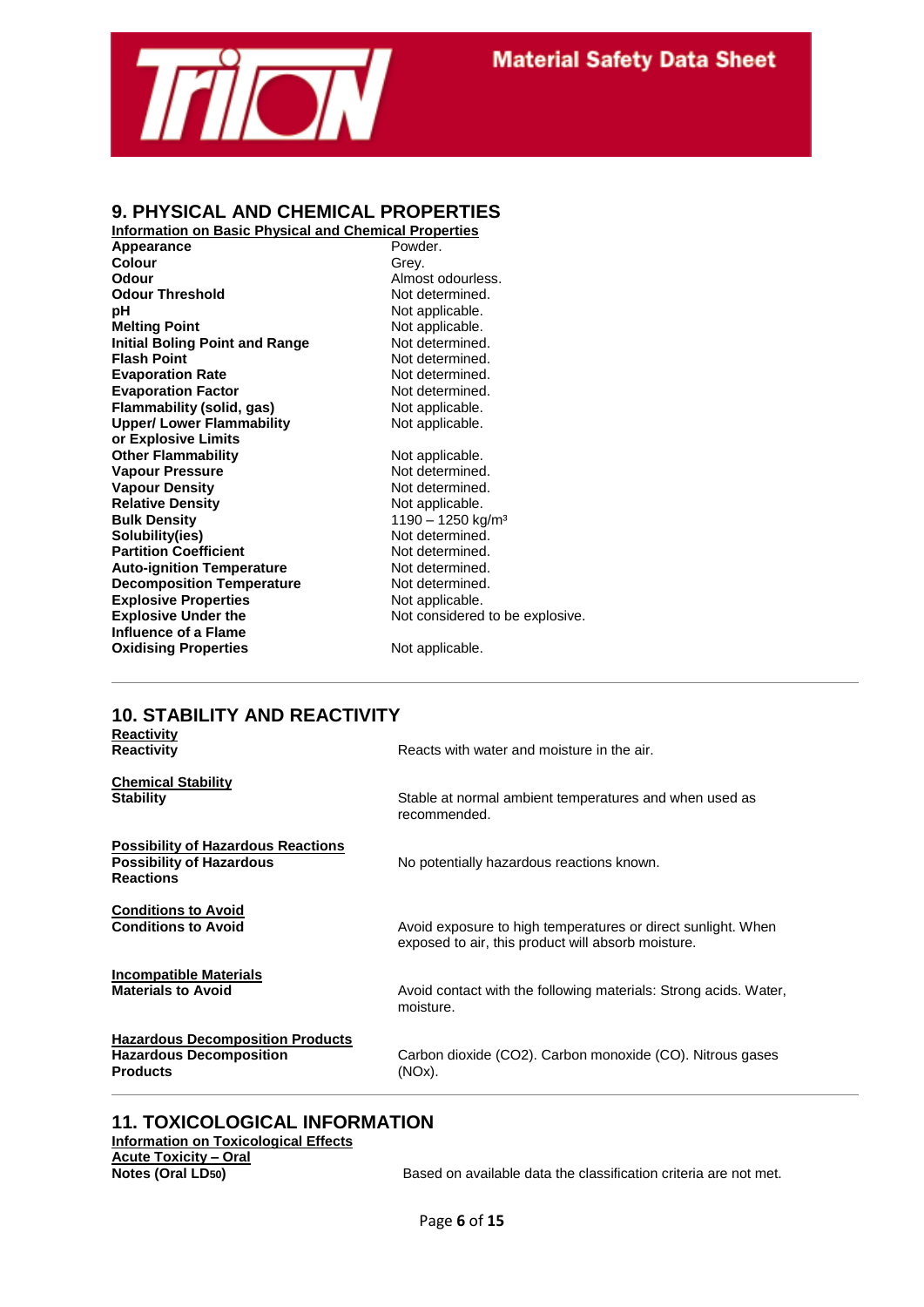

**Acute Toxicity – Dermal**

**Acute Toxicity – Inhalation**

**Skin Corrosion/ Irritation Skin Corrosion/ Irritation**<br> **Human Skin Model Test** Cement in contact wit

**Notes (Dermal LD50)** Based on available data the classification criteria are not met.

Based on available data the classification criteria are not met.

Cement in contact with wet skin may cause thickening, cracking or fissuring of the skin. Prolonged contact in combination with abrasion may cause severe burns.

**Serious Eye Damage/ Irritation Serious Eye Damage/ Irritation** Causes serious eye damage.

**Respiratory Sensitisation Respiratory Sensitisation** Based on available data the classification criteria are not met.

**Skin Sensitisation**

**Germ Cell Mutagenicity Genotoxicity – in vivo** Based on available data the classification criteria are not met.

**Carcinogenicity**

**Carcinogenicity** Based on available data the classification criteria are not met.

Based on available data the classification criteria are not met.

May cause an allergic skin reaction.

**Reproductive Toxicity**

**Reproductive Toxicity – Fertility** Based on available data the classification criteria are not met.

**Specific Target Organ Toxicity – Single Exposure STOT – Single Exposure** May cause respiratory irritation. May cause damage to organs if inhaled.

**Specific Target Organ Toxicity – Repeated Exposure STOT – Repeated Exposure** Based on available data the classification criteria are not met.

**Aspiration Hazard**

**Aspiration Hazard** Based on available data the classification criteria are not met.

**Toxicological Information on Ingredients.**

**Portland Cement**

**Acute Toxicity – Oral**

**Notes (Oral LD50)** Based on available data the classification criteria are not met.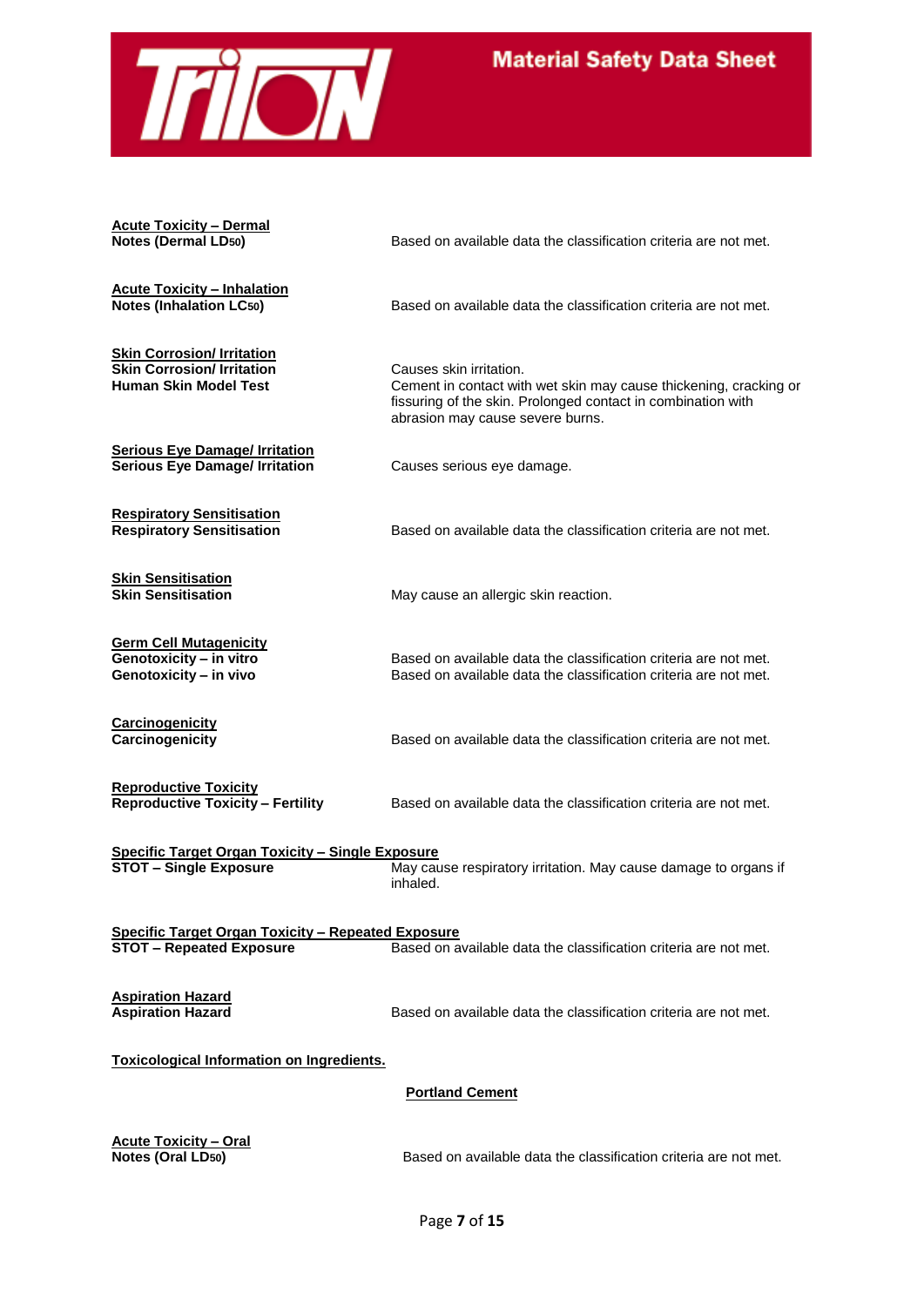

**Acute Toxicity – Dermal Notes (Dermal LD50)** Based on available data the classification criteria are not met. **Acute Toxicity – Inhalation** Based on available data the classification criteria are not met. **Skin Corrosion/ Irritation Skin Corrosion/ Irritation**<br> **Based on human occupational exposure data.**<br> **Based on human occupational exposure data.**<br>
Cement in contact with wet skin may cause thi Cement in contact with wet skin may cause thickening, cracking or fissuring of the skin. Prolonged contact in combination with abrasion may cause severe burns. **Serious Eye Damage/ Irritation**<br>**Serious Eye Damage/ Irritation Cornea score: 128, Calculated Irritation Index Respiratory Sensitisation Respiratory Sensitisation** Based on available data the classification criteria are not met. **Skin Sensitisation** May cause allergic contact eczema. Eczema/contact dermatitis. **Germ Cell Mutagenicity** Based on available data the classification criteria are not met. **Carcinogenicity** Based on available data the classification criteria are not met. **Reproductive Toxicity<br>Reproductive Toxicity - Fertility Based on available data the classification criteria are not met. Specific Target Organ Toxicity – Single Exposure STOT – Single Exposure** A single exposure may cause the following adverse effects: May cause shortness of breath, sneezing and coughing. **Target Organs** Respiratory tract. **Specific Target Organ Toxicity – Repeated Exposure STOT – Repeated Exposure** Based on available data the classification criteria are not met. **Aspiration Hazard Aspiration Hazard** Not relevant. **Inhalation Dust in high concentrations may irritate the respiratory system.** Repeated exposure may cause chronic upper respiratory irritation. Symptoms following overexposure to dust may include the following: May cause coughing and difficulties in breathing. **Ingestion** May be harmful if swallowed. **Skin Contact Dry cement in contact with wet skin or exposure to moist or wet**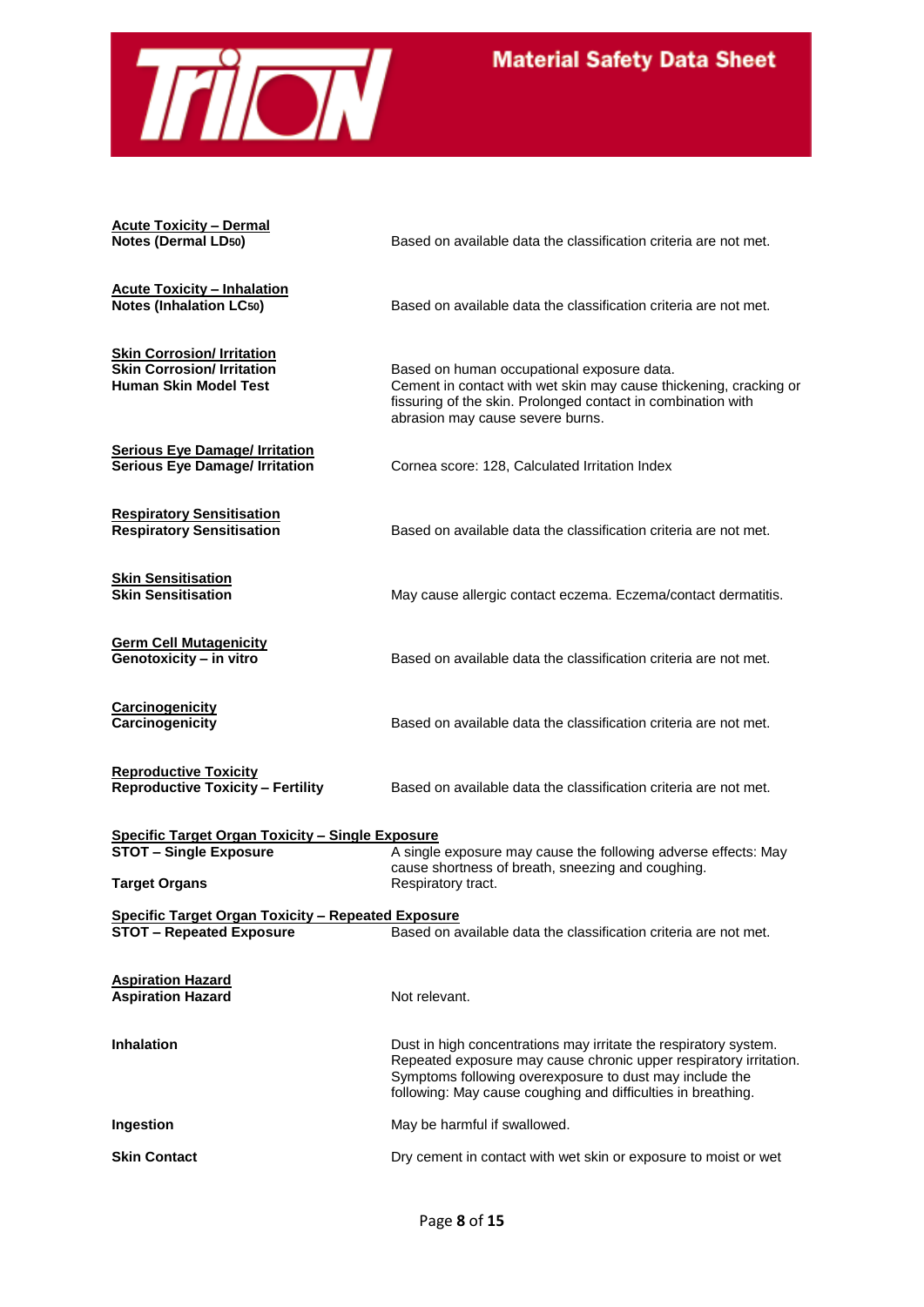

|                                                                                                                                                                                          | Cement may cause thickening, cracking or fissuring of the skin.<br>Prolonged contact in combination with abrasion can cause severe<br>burns.                                                        |
|------------------------------------------------------------------------------------------------------------------------------------------------------------------------------------------|-----------------------------------------------------------------------------------------------------------------------------------------------------------------------------------------------------|
| <b>Eye Contact</b>                                                                                                                                                                       | Causes serious eye damage. May cause mechanical irritation.<br>May cause chemical eye burns.                                                                                                        |
| <b>Acute and Chronic Health</b><br><b>Hazards</b>                                                                                                                                        | If the cement contains a soluble Cr (VI) reducing agent and as long<br>as the mentioned period of effectiveness of the chromate reduction<br>is not exceeded, a sensitising effect is not expected. |
| <b>Route of Exposure</b>                                                                                                                                                                 | Dermal Inhalation                                                                                                                                                                                   |
| <b>Target Organs</b>                                                                                                                                                                     | Skin, Respiratory system, lungs.                                                                                                                                                                    |
| <b>Medical Symptoms</b>                                                                                                                                                                  | May cause mechanical irritation. May cause allergy or asthma<br>symptoms or breathing difficulties if inhaled. Eczema/contact<br>dermatitis.                                                        |
|                                                                                                                                                                                          | <b>Sodium Carbonate</b>                                                                                                                                                                             |
| <b>Toxicological Effects</b>                                                                                                                                                             | Information given is based on data on the components and the<br>toxicology of similar products.                                                                                                     |
| <b>Acute Toxicity - Oral</b><br><b>Acute Toxicity Oral (LD50 mg/kg)</b><br><b>Species</b><br><b>Notes (Oral LD50)</b><br>ATE Oral (mg/kg)                                                | 4,091.0<br>Rat<br>Based on available data the classification criteria are not met.<br>4,091.0                                                                                                       |
| <b>Acute Toxicity - Inhalation</b><br><b>Acute Toxicity Inhalation (LC50</b><br>Dust/Mist mg/l)<br><b>Species</b><br><b>Notes (inhalation LC50)</b><br>ATE Inhalation (dusts/mists mg/l) | 800.0<br>Rat<br>Based on available data the classification criteria are not met.<br>800.0                                                                                                           |
| <b>Skin Corrosion/Irritation</b><br><b>Skin Corrosion/Irritation</b><br><b>Animal Data</b>                                                                                               | Based on available data the classification criteria are not met.<br>Not available.                                                                                                                  |
| <b>Serious Eye Damage/ Irritation</b><br><b>Serious Eye Damage/ Irritation</b>                                                                                                           | Causes serious eye damage.                                                                                                                                                                          |
| <b>Respiratory Sensitisation</b><br><b>Respiratory Sensitisation</b>                                                                                                                     | Based on available data the classification criteria are not met.                                                                                                                                    |
| <b>Skin Sensitisation</b><br><b>Skin Sensitisation</b>                                                                                                                                   | Based on available data the classification criteria are not met.                                                                                                                                    |
| <b>Germ Cell Mutagenicity</b><br>Genotoxicity - in vitro                                                                                                                                 | Based on available data the classification criteria are not met.                                                                                                                                    |
| <b>Carcinogenicity</b><br>Carcinogenicity                                                                                                                                                | Based on available data the classification criteria are not met.                                                                                                                                    |
| <b>Reproductive Toxicity</b><br><b>Reproductive Toxicity - Fertility</b>                                                                                                                 | Based on available data the classification criteria are not met.                                                                                                                                    |
| <b>Specific Target Organ Toxicity - Single Exposure</b><br><b>STOT - Single Exposure</b>                                                                                                 | Based on available data the classification criteria are not met.                                                                                                                                    |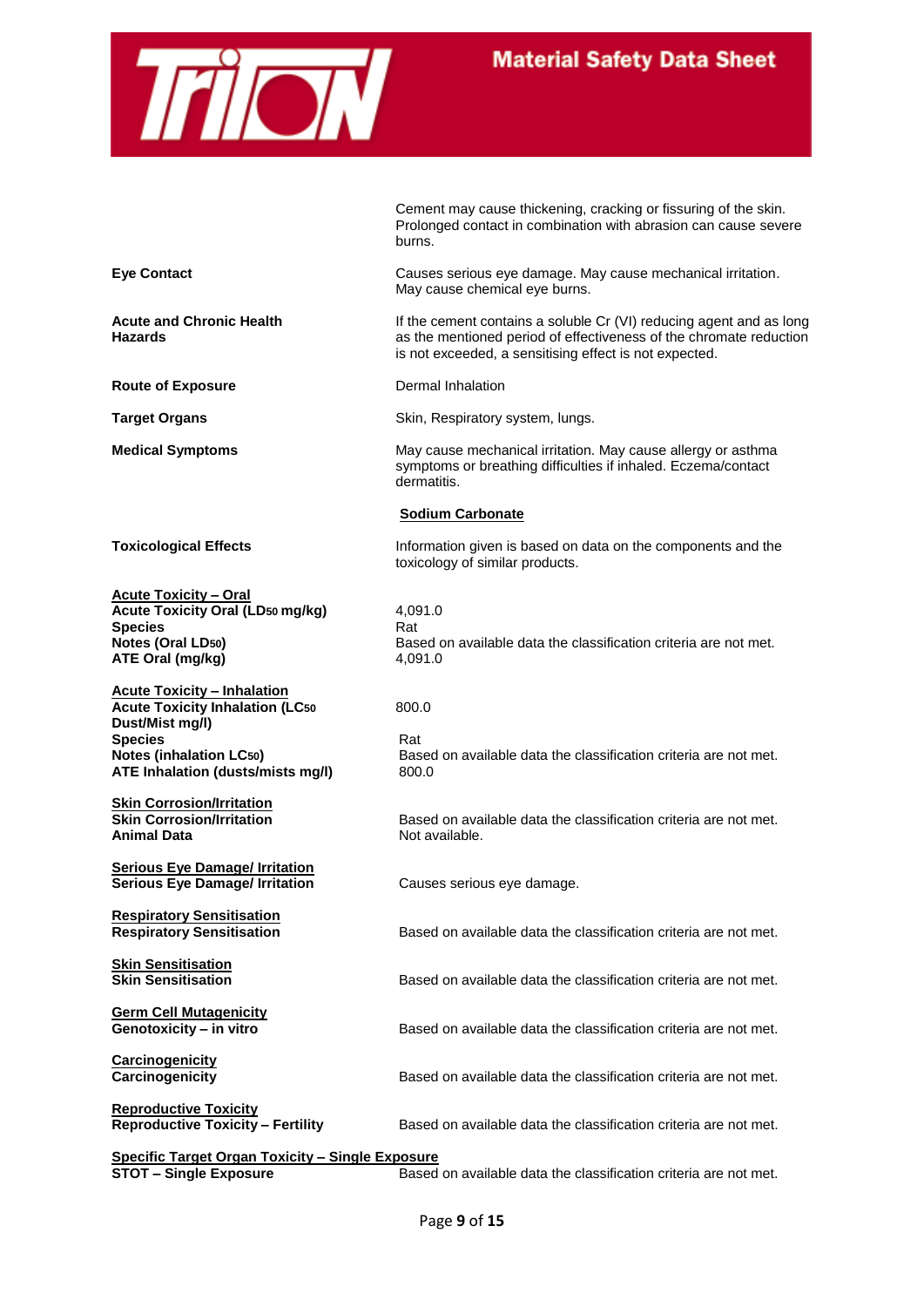

### **Specific Target Organ Toxicity – Repeated Exposure**

| <u> Specific Target Organ Toxicity – Repeated Exposure</u><br><b>STOT - Repeated Exposure</b> | Based on available data the classification criteria are not met.                                                                                                                                                                                                                                                                                                      |
|-----------------------------------------------------------------------------------------------|-----------------------------------------------------------------------------------------------------------------------------------------------------------------------------------------------------------------------------------------------------------------------------------------------------------------------------------------------------------------------|
| <b>Aspiration Hazard</b>                                                                      |                                                                                                                                                                                                                                                                                                                                                                       |
| <b>Aspiration Hazard</b>                                                                      | Based on available data the classification criteria are not met.                                                                                                                                                                                                                                                                                                      |
| <b>Skin Contact</b>                                                                           | Very slightly hazardous in case of skin contact (irritant).                                                                                                                                                                                                                                                                                                           |
| <b>Eye Contact</b>                                                                            | Hazardous in case of eye contact (irritant).                                                                                                                                                                                                                                                                                                                          |
| <b>Target Organs</b>                                                                          | Respiratory System, lungs.                                                                                                                                                                                                                                                                                                                                            |
|                                                                                               | <b>Calcium Dihydroxide</b>                                                                                                                                                                                                                                                                                                                                            |
| <b>Toxicological Effects</b>                                                                  | Calcium dihydroxide is classified as irritating to the skin and the<br>respiratory tract and it entails a risk of serious damage to the eye.<br>The occupational exposure limit for the prevention of local sensory<br>irritation and decrease of lung function parameters as critical<br>effects is OEL $(8 h) = 1 mg/m3$ respirable dust.                           |
| <b>Other Health Effects</b>                                                                   | Toxicity endpoints - Outcome of the effects assessment.<br>Absorption - The primary health effect of calcium dihydroxide is<br>local irritation due to a pH shift. Therefore, absorption in not<br>relevant parameter for the effects assessment.                                                                                                                     |
| <b>Acute Toxicity - Oral</b><br><b>Acute Toxicity Oral (LD50 mg/kg)</b>                       | 2,001.0                                                                                                                                                                                                                                                                                                                                                               |
| <b>Species</b>                                                                                | Rat                                                                                                                                                                                                                                                                                                                                                                   |
| Notes (Oral LD50)                                                                             | Repeated dose toxicity - Toxicity of calcium via the oral route is<br>Addressed by upper intake levels (UL) for adults determined by the<br>Scientific Committee on food (SCF), being UL = 2500 mg/d,<br>corresponding to 36 mg/kg bw/d (70 kg person) for calcium.                                                                                                   |
| ATE Oral (mg/kg)                                                                              | 2,001.0                                                                                                                                                                                                                                                                                                                                                               |
| <b>Acute Toxicity - Dermal</b>                                                                |                                                                                                                                                                                                                                                                                                                                                                       |
| <b>Acute Toxicity Dermal (LD50 mg/kg)</b>                                                     | 2,501.0                                                                                                                                                                                                                                                                                                                                                               |
| <b>Species</b><br><b>Notes (Dermal LD50)</b>                                                  | Rabbit<br>Repeated dose toxicity - Toxicity of Ca(OH)2 via the dermal route<br>is not considered as relevant in view of the anticipated insignificant<br>absorption through skin and due to local irritation as the primary<br>health effect (pH shift).                                                                                                              |
| ATE Dermal (mg/kg)                                                                            | 2,501.0                                                                                                                                                                                                                                                                                                                                                               |
| <b>Acute Toxicity - Inhalation</b>                                                            |                                                                                                                                                                                                                                                                                                                                                                       |
| <b>Notes (Inhalation LC50)</b>                                                                | Repeated dose toxicity - Toxicity of Ca(OH)2 via inhalation (local<br>effect, irritation of mucous membranes) is addressed by an 8-h<br>TWA determined by the Scientific Committee on Occupational<br>Exposure Limits (SCOEL) of 1 mg/m <sup>3</sup> respirable dust. Therefore<br>classification of Ca(OH)2 for toxicity upon prolonged exposure is<br>not required. |
| <b>Skin Corrosion/Irritation</b><br><b>Animal Data</b>                                        | Calcium dihydroxide is irritating to skin (in vivo rabbit).                                                                                                                                                                                                                                                                                                           |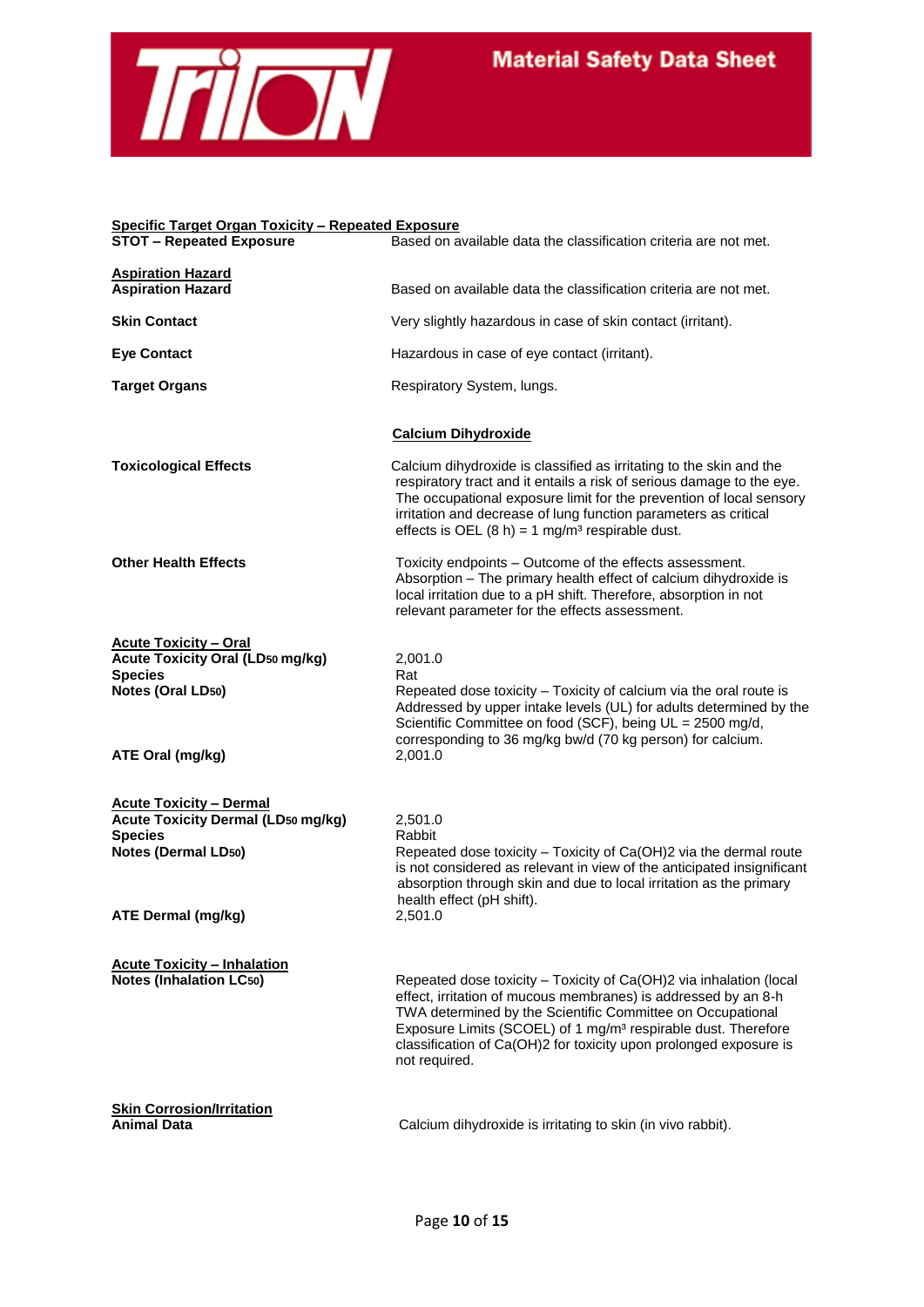

**Serious Eye Damage/ Irritation**

**Serious Eye Damage/ Irritation** Calcium dihydroxide entails a risk of serious damage to the eye (eye irritation studies in vivo, rabbit).

**Respiratory Sensitisation**

**Respiratory Sensitisation <b>Respiratory intervalle** Respiratory irritation: From human data it is concluded that Ca(OH)2 is irritating to the respiratory tract.

### **12. ECOLOGICAL INFORMATION**

**Ecotoxicity Information given is based on data of the components and of** similar products.

**Ecological Information on Ingredients**

**Ecotoxicity** The product is not expected to be hazardous to the environment.

**Toxicity**

hazardous effects on aquatic organisms.

The product may affect the acidity (pH) of water which may have

Based on available data the classification criteria are not met.

**Ecological Information on Ingredients** 

**Persistence and Degradability**

**Ecological Information on Ingredients** 

**Bioaccumulative Potential**

**Partition Coefficient** 

**Ecological Information on Ingredients**

**Mobility in Soil**

**Ecological Information on Ingredients**

**Results of PBT and vPvB Assessment Ecological Information on Ingredients** 

**Assessment** or vPvB.

**Portland Cement Toxicity Based on available data the classification criteria are not met.** 

**Persistence and Degradability** There is no data available on the mixture itself.

**Portland Cement**

**Portland Cement Persistence and Degradability** The product reacts with water to form a solid, insoluble reaction product which is not biodegradable.

> The product does not contain any substances expected to be bioaccumulating.<br>Not determined.

**Portland Cement Bioaccumulative Potential** No Specific test data are available.

The product hardens to a solid, immobile substance.

**Portland Cement Mobility** Mobility **The product reacts with water to form a solid, insoluble reaction** product which is not biodegradable.

**Portland Cement**

**Results of PBT and vPvB** This product does not contain any substances classified as PBT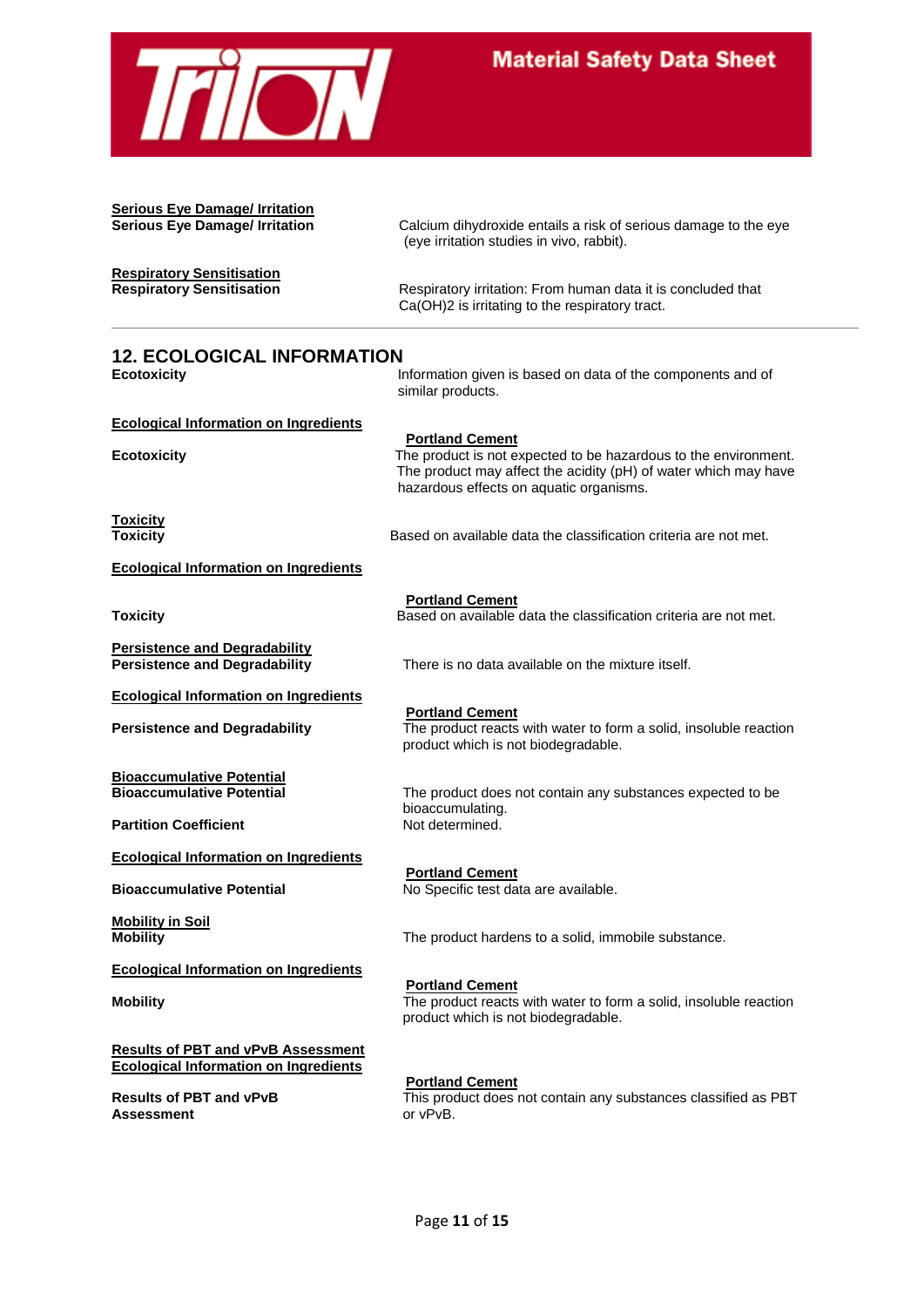

**Other Adverse Effects Ecological Information on Ingredients**

**Other Adverse Effects** None known.

**Portland Cement**

#### **13. DISPOSAL CONSIDERATIONS Waste Treatment Methods**

**General Information Dispose of waste to licensed waste disposal site in accordance** with the requirements of the local Waste Disposal Authority. Waste should be treated as controlled waste. **Disposal Methods Dispose of contents/container in accordance with national** regulations. Waste should be treated as controlled waste.

# **14. TRANSPORT INFORMATION**

The product is not covered by international regulations on the transport of dangerous goods (IMDG, IATA, ADR/RID).

### **UN Number**

Not applicable.

#### **UN Proper Shipping Name**

Not Applicable.

#### **Transport Hazard Class(es)** No transport warning sign required.

#### **Packing Group**

Not applicable.

#### **Environmental Hazards Environmentally Hazardous Substance/Marine Pollutant** No.

**Special Precautions for User** Not applicable.

**Transport in Bulk According to Annex II of MARPOL and the IBC Code Transport in Bulk According to** Not applicable. **Annex II of MARPOL and the IBC Code**

### **15. REGULATORY INFORMATION**

| <b>National Regulations</b> | Control of Substances Hazardous to Health Regulations 2002 (as    |
|-----------------------------|-------------------------------------------------------------------|
|                             | amended).                                                         |
|                             | EH40/2005 Workplace exposure limits.                              |
|                             | Health and Safety at Work etc. Act 1974 (as amended).             |
|                             | The Chemicals (Hazard Information and Packaging for Supply)       |
|                             | Regulations 2009 (SI 2009 No. 716).                               |
| <b>EU Legislation</b>       | Commission Decision 2000/532/EC as amended by Decision            |
|                             | 2001/118/EC establishing a list of wastes and hazardous waste     |
|                             | pursuant to Council Directive 75/442/EEC on waste and Directive   |
|                             | 91/689/EEC on hazardous waste with amendments.                    |
|                             | Commission Directive 2000/39/EC of 8 June 2000 establishing a     |
|                             | first list of indicative occupational exposure limit values in    |
|                             | implementation of Council Directive 98/24/EC on the protection of |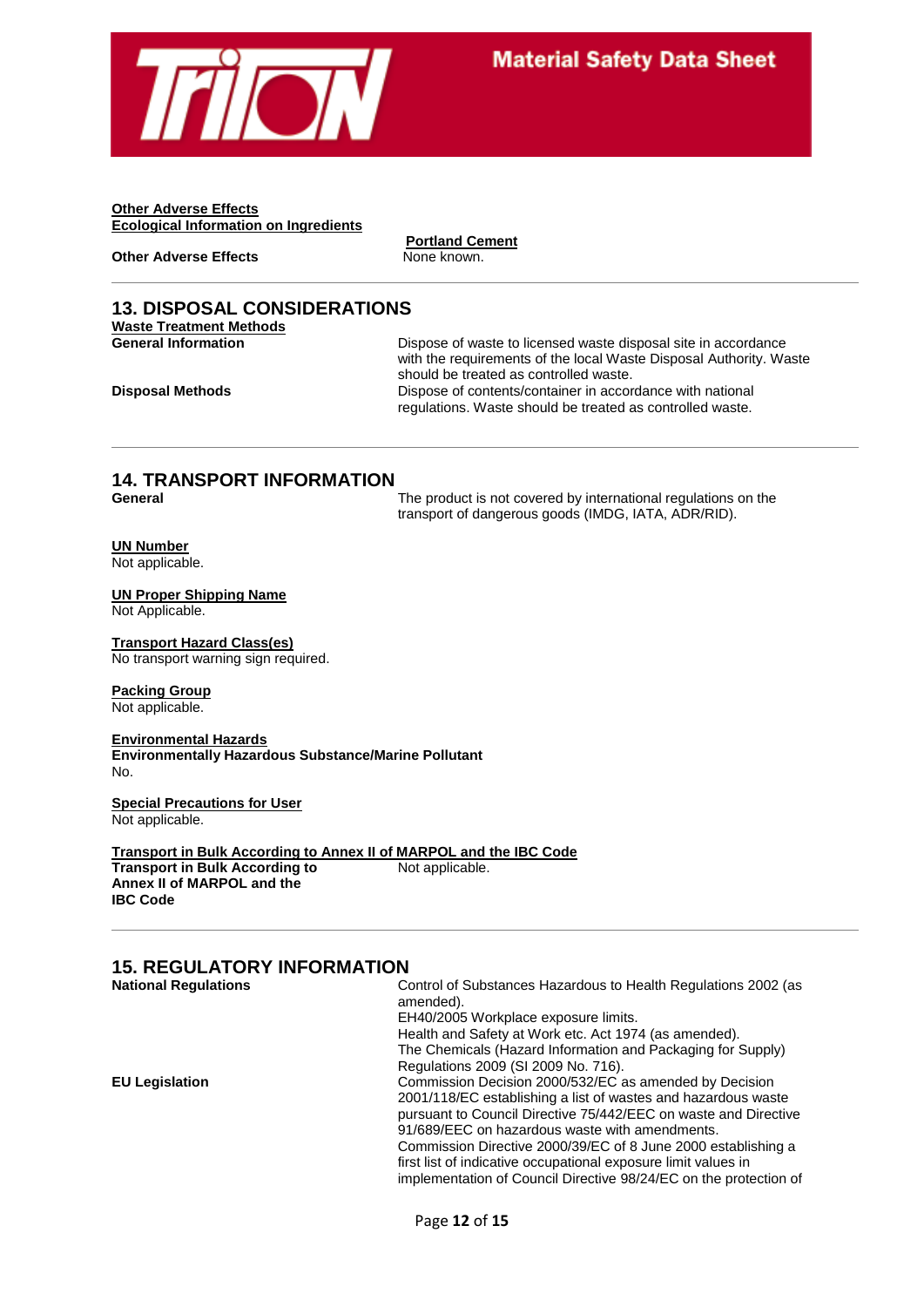

the health and safety of workers from the risks related to chemical agents at work (as amended).

Commission Regulation (EU) No 453/2010 of 20 May 2010. Regulation (EC) No 1272/2008 of the European Parliament and of the Council of 16 December 2008 on classification, labelling and packaging of substances and mixtures (as amended). Regulation (EC) No 1907/2006 of the European Parliament and of the council of 18 December 2006 concerning the Registration, Evaluation, Authorisation and Restriction of Chemicals (REACH) (as amended).

**Guidance** Workplace Exposure Limits EH40.<br> **Restrictions (Annex XVII** No specific restrictions on use are

No specific restrictions on use are known for this product.

**Regulation 1907/2006)**

**Chemical Safety Assessment** No chemical safety assessment has been carried out.

#### **Inventories**

**EU – EINECS/ELINCS** All the ingredients are listed or exempt.

### **16. OTHER INFORMATION**

| <b>Abbreviations and Acronyms</b> | ATE: Acute Toxicity Estimate.                                             |
|-----------------------------------|---------------------------------------------------------------------------|
| Used in the Safety Data Sheet     | <b>CAS: Chemical Abstracts Service.</b>                                   |
|                                   | GHS: Globally Harmonized System.                                          |
|                                   | REACH: Registration, Evaluation, Authorisation and Restriction of         |
|                                   | Chemicals Regulation (EC) No 1907/2006.                                   |
|                                   | LD <sub>50</sub> : Lethal Dose to 50% of a test population (Median Lethal |
|                                   | Dose).                                                                    |
|                                   | vPvB: Very Persistent and Very Bioaccumulative.                           |
|                                   | PBT: Persistent, Bioaccumulative and Toxic Substance.                     |
| <b>Classic Abbreviations and</b>  | Eye Dam. = Serious eye damage                                             |
| Acronyms                          | Skin Sens. = Skin sensitisation                                           |
|                                   | Skin Irrit. $=$ Skin irritation                                           |
| <b>General Information</b>        | Only trained personnel should use this material.                          |

Page **13** of **15**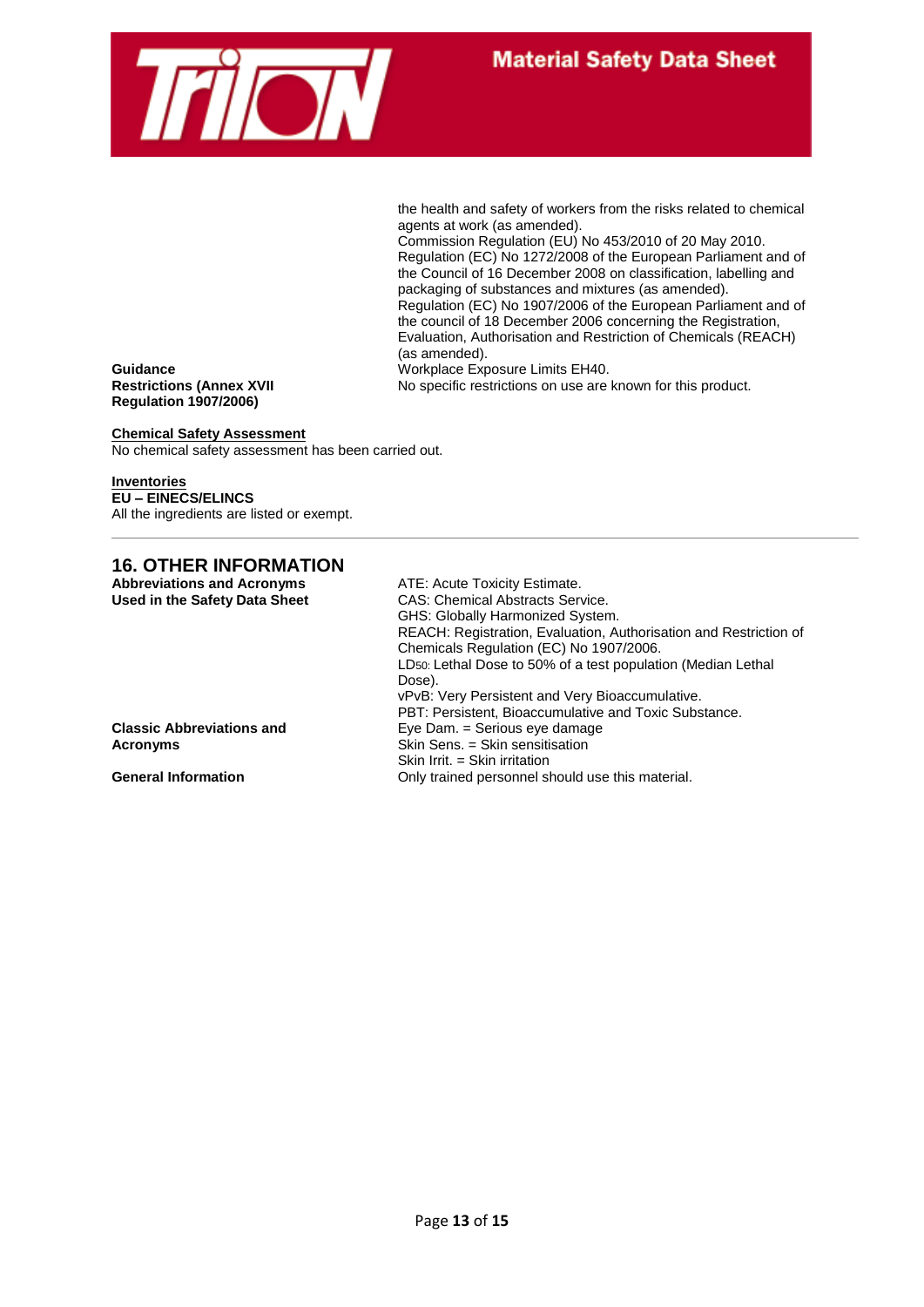

**Key Literature References** 1. Portland Cement Dust – Hazard assessment document **And Sources for Data** EH75/7, UK Health and Safety Executive, 2006

> 2. Observations on the effects of skin irritation caused by cement, Kietzman et al, Dermatosen, 47, 5, 184-189 (1999)

> 3. European Commission's Scientific Committee on Toxicology, Ecotoxicology and the Environment (SCTEE) opinion of the risks to health from Cr (VI) in cement (European Commission, 2002)

4. Epidemiological assessment of the occurrence of allergic dermatitis in workers in the construction industry related to the content of Cr (VI) in cement, NIOH, Page 11, 2003

5. U.S. EPA Short term Methods for Estimating the Chronic Toxicity of Effluents and Receiving Waters to Freshwater Organisms, 4th ed. EPA/600/7-91-002, Environmental Monitoring and Support Laboratory, U.S. EPA, Cincinnati, OH (1944a) and 4<sup>th</sup> ed. EPA-821-R-02-013 US EPA, office of water, Washington D.C. (2002)

6. US EPA, Methods for Measuring the Acute Toxicity of Effluents and Receiving Waters to Freshwater and Marine Organisms. 4th ed EPA/600/4-93/027F, Environmental Monitoring and Support Laboratory US EPA Cincinnati, OH (1993) and 5<sup>th</sup> ed. EPA-821-R-02-012 US EOA, office of water Washington D.C. (2002)

7. Environmental Impact of Construction and Repair Materials on Surface and Ground Waters, Summary of Methodology, Laboratory Results, and Model Development, NCHRP report 488, National Academy Press, Washington D.C. 2001

8. Final Report Sediment Phase Toxicity Test Results with Corophiumvolutator for Portland clinker prepared for Norcem AS by AnalyCenEcotox AS 2007

9. TNO Report V8801/02, A acute (4-hour) inhalation toxicity study with Portland Cement Clinker CLP/GHS 03-2010-fine in rats, August 2010

10. TNO Report V8815/9, Evaluation of eye irritation potential of cement clinker W in vitro using the isolated chicken eye test April 2010

11. TNO Report V8815/10, Evaluation of eye irritation potential of cement clinker W in vitro using the isolated chicken eye test, 2010

12. Investigation of the cytotoxic and proinflammatory effects of cement dusts in rat alveolar

**Revision Comments** Changes to section 11 Changes to section 12

**Revision Date** 15/05/2019

**Revision** 2.1

**Supersedes Date** 30/10/2018

**SDS Number** 4937